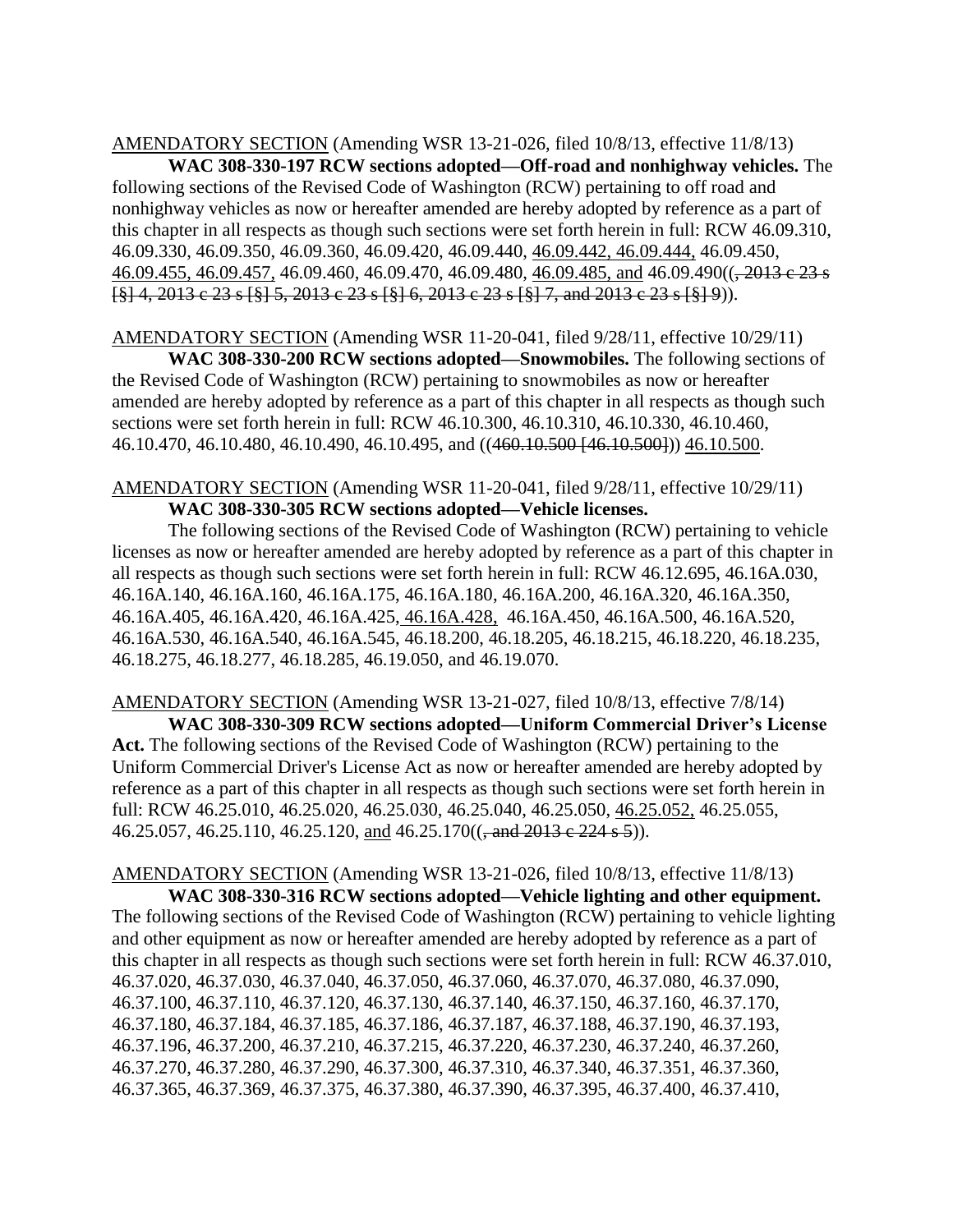46.37.420, 46.37.4215, 46.37.4216, 46.37.423, 46.37.424, 46.37.425, 46.37.430, 46.37.435, 46.37.440, 46.37.450, 46.37.465, 46.37.467, 46.37.470, 46.37.480, 46.37.490, 46.37.495, 46.37.500, 46.37.510, 46.37.513, 46.37.517, 46.37.518, 46.37.520, 46.37.522, 46.37.523, 46.37.524, 46.37.525, 46.37.527, 46.37.528, 46.37.529, 46.37.530, 46.37.535, 46.37.537, 46.37.539, 46.37.540, 46.37.550, 46.37.560, 46.37.570, 46.37.590, 46.37.600, 46.37.610, 46.37.620, 46.37.630, 46.37.640, 46.37.650, 46.37.660, 46.37.670, 46.37.671, 46.37.672, 46.37.673, 46.37.674, 46.37.675, 46.37.680, and ((2013 e 135 s [§] 1)) 46.37.685.

AMENDATORY SECTION (Amending WSR 95-23-042, filed 11/13/95, effective 12/14/95) **WAC 308-330-330 RCW sections adopted—Motor vehicle wreckers.** The following ((section[s])) sections of the Revised Code of Washington (RCW) pertaining to motor vehicle wreckers as now or hereafter amended  $((is$  [are])) are hereby adopted by reference as a part of this chapter in all respects as though such ((section  $\{s\}$ )) sections were set forth herein in full: RCW 46.80.010 and 46.80.060.

AMENDATORY SECTION (Amending WSR 94-01-082, filed 12/13/93, effective 7/1/94)

**WAC 308-330-360 Owner of record presumed liable for costs when vehicle abandoned—Exception.** (1) The abandonment of any vehicle or automobile hulk shall constitute a prima facie presumption that the last owner of record is responsible for such abandonment and thus liable for any costs incurred in removing, storing, and disposing of any abandoned vehicle.

(2) A registered owner transferring a vehicle shall be relieved from personal liability under this section if ((within five days of the transfer he/she)) he or she transmits to the department a seller's report of sale ((on a form prescribed by the director)) as provided by RCW 46.12.650.

AMENDATORY SECTION (Amending WSR 10-18-058, filed 8/30/10, effective 9/30/10)

**WAC 308-330-415 RCW sections adopted—Right of way.** The following sections of the Revised Code of Washington (RCW) pertaining to vehicles and pedestrians use of roadways, right of way, rights and duties as now or hereafter amended are hereby adopted by reference as a part of this chapter in all respects as though such sections were set forth herein in full: RCW 46.61.100, 46.61.105, 46.61.110, 46.61.115, 46.61.120, 46.61.125, 46.61.130, 46.61.135, 46.61.140, 46.61.145, 46.61.150, 46.61.155, 46.61.160, 46.61.165, 46.61.180, 46.61.183, 46.61.184, 46.61.185, 46.61.190, 46.61.195, 46.61.200, 46.61.202, 46.61.205, 46.61.210, 46.61.212, 46.61.215, 46.61.220, 46.61.230, 46.61.235, 46.61.240, 46.61.245, 46.61.250, 46.61.255, 46.61.260, 46.61.261, 46.61.264, 46.61.266, and 46.61.269.

AMENDATORY SECTION (Amending WSR 11-20-041, filed 9/28/11, effective 10/29/11)

**WAC 308-330-425 RCW sections adopted—Reckless driving, negligent driving, vehicular homicide and assault.** The following sections of the Revised Code of Washington (RCW) pertaining to reckless driving, negligent driving, driving while under the influence of intoxicating liquor or any drug, vehicular homicide and assault as now or hereafter amended are hereby adopted by reference as a part of this chapter in all respects as though such sections were set forth herein in full: RCW 46.61.500, 46.61.502, 46.61.503, 46.61.504, 46.61.5054, 46.61.5055, 46.61.50571, 46.61.5058, 46.61.506, 46.61.513, 46.61.517, 46.61.519, 46.61.5191,